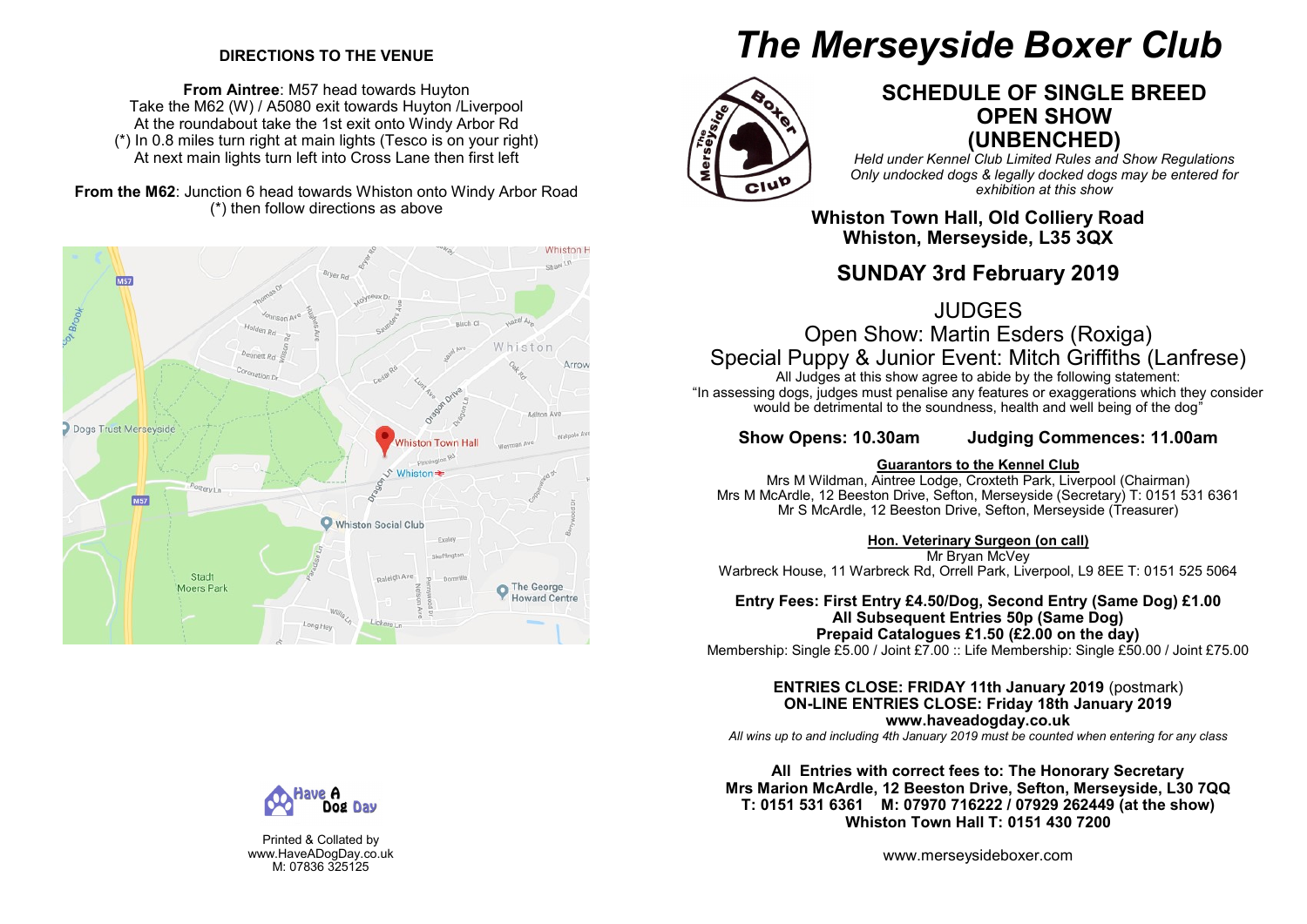### **MERSEYSIDE BOXER CLUB**

### OFFICERS & COMMITTEE

Patron: Mrs J Mair President: Mrs M Wildman Hon. Life Vice Presidents: Mrs Wildman & Mrs M Wragg Chairman: Mrs M Wildman Vice Chairman: Mr W Hitchen Secretary: Mrs M McArdle Treasurer: Mr S McArdle

**Committee** Mesdames: P Hitchen, E Judge, C McClusker, T Melling, E Rankin K Rankin, and J Sweeney Messrs: P Barry, S P McArdle and P Potter

### **ROSETTES**

 $1<sup>st</sup>$  to  $4<sup>th</sup>$  in all classes Best In Show, Reserve Best In Show and Best Puppy In Show

### **SPONSORSHIP**

Anyone wishing to sponsor a class please send details with your entry - £5.00 per class

### **ADVERTISEMENTS**

£5.00 Full Page / £3.00 Half Page (Copy with entries please)

### **NOT FOR COMPETITION ENTRY £1.00**

This covers puppies from 4 months of age which can be brought into the show to socialise

### ALL CHEQUES AND POSTAL ORDERS SHOULD BE MADE PAYABLE TO: THE MERSEYSIDE BOXER CLUB

**\* \* \* Tea & Coffee will be served all day \* \* \* Home-Made Food**

#### **DEFINITIONS OF CLASSES**

In the following definitions, a Challenge Certificate includes any Show award that counts towards the title of Champion under the Rules of any governing body recognised by the Kennel Club. Wins at a Championship Show in breed classes where Challenge Certificates are not on offer shall be counted as wins at an Open Show. In the case of a dog owned in partnership and entered in Members Specials each partner must at the time be a member of the Society.

In estimating the number of awards won, all wins up to and including the seventh day before the date of closing of postal entries shall be counted when entering for any class ie. **4th January 2019**.

Wins in Variety classes do not count for entry in Breed classes but when entering in Variety classes. wins in both Breed and Variety classes must be counted. A first prize does not include a Special Prize of whatever value.

If an exhibitor reports before the judging of a class or classes that a dog has been entered which is ineligible, the exhibitor may choose one of the following options:-

(1) Withdrawal. The dog may be withdrawn from competition subject to the conditions of regulation 9(J) and 20.

(2) Transfer:

a) If a dog is ineligible for a class or classes as regards its colour, sex, weight or height the Show Secretary shall transfer it to the equivalent class or classes for the correct colour, sex, weight or height and, in the event of there being no equivalent class, Minor Puppy and Puppy excepted to the Open class for the correct colour, sex, weight or height.

b) For an exhibit entered incorrectly in a Minor Puppy Class, Puppy Class or Junior Class, which is over age but under twelve calendar months of age, eighteen calendar months of age or twenty-four calendar months of age respectively, the Show Secretary shall transfer the exhibit to the Puppy Class, Junior Class or Yearling Class respectively for the correct colour, sex, weight or height and in the event of there being no Puppy, Junior or Yearling Class to the Open class for the correct colour, sex, weight or height.

c) For any reason other than the above, the Show Secretary shall transfer it to the Open class for the correct colour, sex, weight or height.

d) If an exhibit arrives late and misses a class, even if it is the only class in which the dog is entered, the dog may not be transferred to any other class.

- **Minor Puppy** For dogs of 6 and not exceeding 9 calendar months of age on the first day of the Show<br>**Puppy** For dogs of 6 and not exceeding 12 calendar months of age on the first day of the Show
- **Puppy** For dogs of 6 and not exceeding 12 calendar months of age on the first day of the Show<br> **Junior** For dogs of 6 and not exceeding 18 calendar months of age on the first day of the Show
- **Junior** For dogs of 6 and not exceeding 18 calendar months of age on the first day of the Show<br>**Yearling** For dogs of twelve and not exceeding twenty-four calendar months of age on the fir
- **Yearling** For dogs of twelve and not exceeding twenty-four calendar months of age on the first day of the Show.
- **Novice** For dogs which have not won a Challenge Certificate or three or more First Prizes at Open and Championship Shows (Minor Puppy, Special Minor Puppy, Puppy and Special Puppy classes excepted, whether restricted or not)
- **Post-Graduate** For dogs which have not won a Challenge Certificate or five or more First Prizes at Championship Shows in Post Graduate, Minor Limit, Mid Limit, Limit and Open classes, whether restricted or not where Challenge Certificates were offered for the breed.
- **Limit** For dogs which have not become show Champions under the Kennel Club Regulations or under the rules of any governing body recognised by the Kennel Club, or won 3 or more CC/CACIB/CAC/Green Stars or won 7 or more First Prizes in all at Championship Shows in Limit or Open Classes confined to the Breed, whether restricted or not at Shows where Challenge Certificates were offered for the breed.
- **Open** For all dogs of the breed for which the class is provided and eligible for entry at the Show<br> **Veteran** For dogs of not less than seven years of age on the first day of the Show
- **Veteran** For dogs of not less than seven years of age on the first day of the Show.<br>**Special Solid** Confined to Dogs or Bitches of solid colour either fawn or brindle, with whi

**Special Solid** Confined to Dogs or Bitches of solid colour either fawn or brindle, with white marking Coloured confined to the chest and feet

confined to the chest and feet

### **Special Event**

- **a & f** For dogs of six and not exceeding eight calendar months of age on the day of the Show<br> **b & q** For dogs of eight and not exceeding ten calendar months of age on the day of the Show
- **b & g** For dogs of eight and not exceeding ten calendar months of age on the day of the Show **c & h** For dogs of ten and not exceeding twelve calendar months of age on the day of the Show
- **c & h** For dogs of ten and not exceeding twelve calendar months of age on the day of the Show **d & i** For dogs of twelve and not exceeding fifteen calendar months of age on the day of the Sho
- **d & i** For dogs of twelve and not exceeding fifteen calendar months of age on the day of the Show<br> **e & i** For dogs of fifteen and not exceeding eighteen calendar months of age on the day of the Show
- **e & j** For dogs of fifteen and not exceeding eighteen calendar months of age on the day of the Show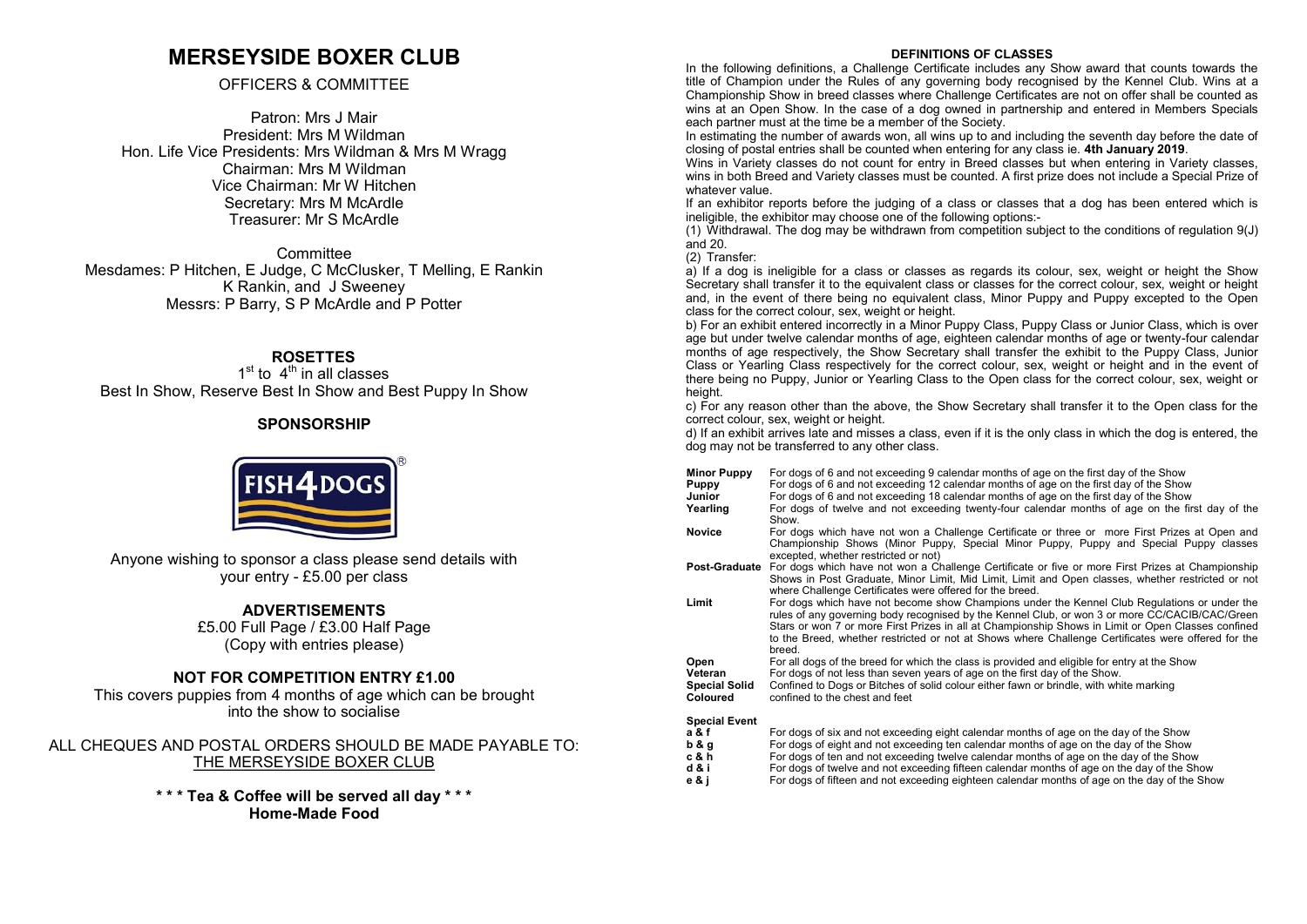#### **REGULATIONS FOR THE PREPARATION OF DOGS FOR EXHIBITION F (B) 3**

1 These regulations must be observed when a dog is prepared for exhibition and/or exhibited at any Kennel Club Licensed event. Objections may be referred to the Board for disciplinary action under these Show Regulations and/or disciplinary action under Kennel Club Rule A11.

(a) a dog found to have been exhibited in breach of these Regulations will automatically be disqualified from exhibition at the show and from any award gained thereat.

(b) Unless the exhibitor provides a satisfactory explanation for the dog being exhibited in breach of these Regulations then he/she may be subject to further penalties of either a fine or as listed under Rule A11.

2 (a) No substance which alters the natural colour, texture or body of the coat may be present in the dog's coat for any purpose at any time during the show. No substance which alters the natural colour of any external part of the dog may be present on the dog for any purpose at any time during the show.

(b) Any other substance (other than water) which may be used in the preparation of a dog for exhibition must not be allowed to remain in the coat at the time of exhibition.

3 No act or operation which alters the natural conformation of a dog or any part thereof may be performed except:-

(a) Operations certified to the satisfaction of the Board.

(b) The removal of dew claws of any breed.

(c) Operations to prevent breeding provided that such operations are notified to the Kennel Club before neutered dogs are shown.

Nor must anything be done calculated in the opinion of the Board to deceive.

- 4 The Board without previous notice may order an examination of any dog or dogs at any show. Any examination thus ordered will be made by a person having executive authority who shall have a written directive from the Kennel Club in their possession. Samples may be taken for further examination and analysis.
- 5 An individual has the right to lodge an objection to a dog only if he/she is the owner or handler of a dog competing in the same breed or class. An objection may however, be lodged by an official of the show or any anyone so deputed by the Kennel Club. It will be the responsibility of the individual who lodges the objection or the official (as appropriate) to substantiate the grounds for the objection. The Kennel Club will substantiate the grounds for an objection made on its behalf.
- 6 Any objection by an individual related to an infringement of these Regulations must be made in writing to the Show Secretary at his/her office before the close of the Show & the individual must produce evidence of identity at the time of lodging the complaint.



Enter On-Line and benefit from

\* Entry Confirmation \* \* Extended Closing Dates \* \* Secure Payments by Credit Card & PayPal \* www.haveadogday.co.uk

*Before the commencement of the Open Show*

### **\* \* \* SPECIAL PUPPY & JUNIOR EVENT \* \* \* JUDGE: Mr Mitch Griffiths (ALL ENTRIES £1.00 / DOG)**

| Class A Puppy Dog 6-8 Months   | Class D Puppy Bitch 6-8 Months   |
|--------------------------------|----------------------------------|
| Class B Puppy Dog 8-10 Months  | Class E Puppy Bitch 8-10 Months  |
| Class C Puppy Dog 10-12 Months | Class F Puppy Bitch 10-12 Months |

Class G Junior Dog 12-15 Months Class I Junior Bitch 12-15 Months Class H Junior Dog 15-18 Months Class J Junior Bitch 15-18 Months

### **\* \* \* OPEN SHOW \* \* \***

*Judging will commence immediately after the SPE classes approx. 11.30am*  **JUDGE: Mr Martin Esders**

- 1 Minor Puppy Dog 10 Veteran Dog/Bitch<br>2 Puppy Dog 11 Minor Puppy Bitch
- 2 Puppy Dog 11 Minor Puppy Bitch<br>3 Junior Dog 12 Puppy Bitch
- 3 Junior Dog 12 Puppy Bitch
- 4 Yearling Dog 13 Junior Bitch<br>5 Novice Dog 14 Yearling Bitch
- 5 Novice Dog 14 Yearling Bitch<br>6 Post Graduate Dog 15 Novice Bitch
- 6 Post Graduate Dog 15 Novice Bitch<br>7 Limit Dog 16 Post Graduat
- 
- 
- 8 Open Dog 17 Limit Bitch<br>9 Special Solid Coloured Dog/Bitch 18 Open Bitch Special Solid Coloured Dog/Bitch 18 Open Bitch

### **OUR JUDGES**

**Martin Esders** From a young age I was brought up with gun dogs but always admired a neighbours Boxer, he was a fearsome red male, an absolute brute but so affectionate with people, there started my love and interest with the breed. I bought my first Boxer together with my wife Linda from Charles Walker of "Lynpine" in 1997, showing soon followed. In 2004 judging Boxers became the next step and thanks to the encouragement from others I now judge other working breeds.

Together with Linda, we are both committee members of the Mountsorrell Canine Society and The Northern Dogue de Bordeaux Club, it is always a pleasure to be involved with other clubs at any level whatever the breed.

On a personal note I would like to thank the very supportive Merseyside Boxer Club for this appointment & hope it is an enjoyable day for everyone

**Mitch Griffiths** I grew up with boxers and bought my foundation bitch off Julie Cook in 2000. The Lanfrese affix was registered in 2002 when the first litter was bred. Since then the kennel has made up 7 champions, one owned in partnership with Julie Cook and another with his breeder Yvonne Miller. It has also bred another for the Sultash kennel of Kevin and Fiona Godwin.

I would like to thank the Merseyside Boxer Club for the invitation and look forward to judging the stakes classes today.

7 Limit Dog 16 Post Graduate Bitch<br>8 Open Dog 17 Limit Bitch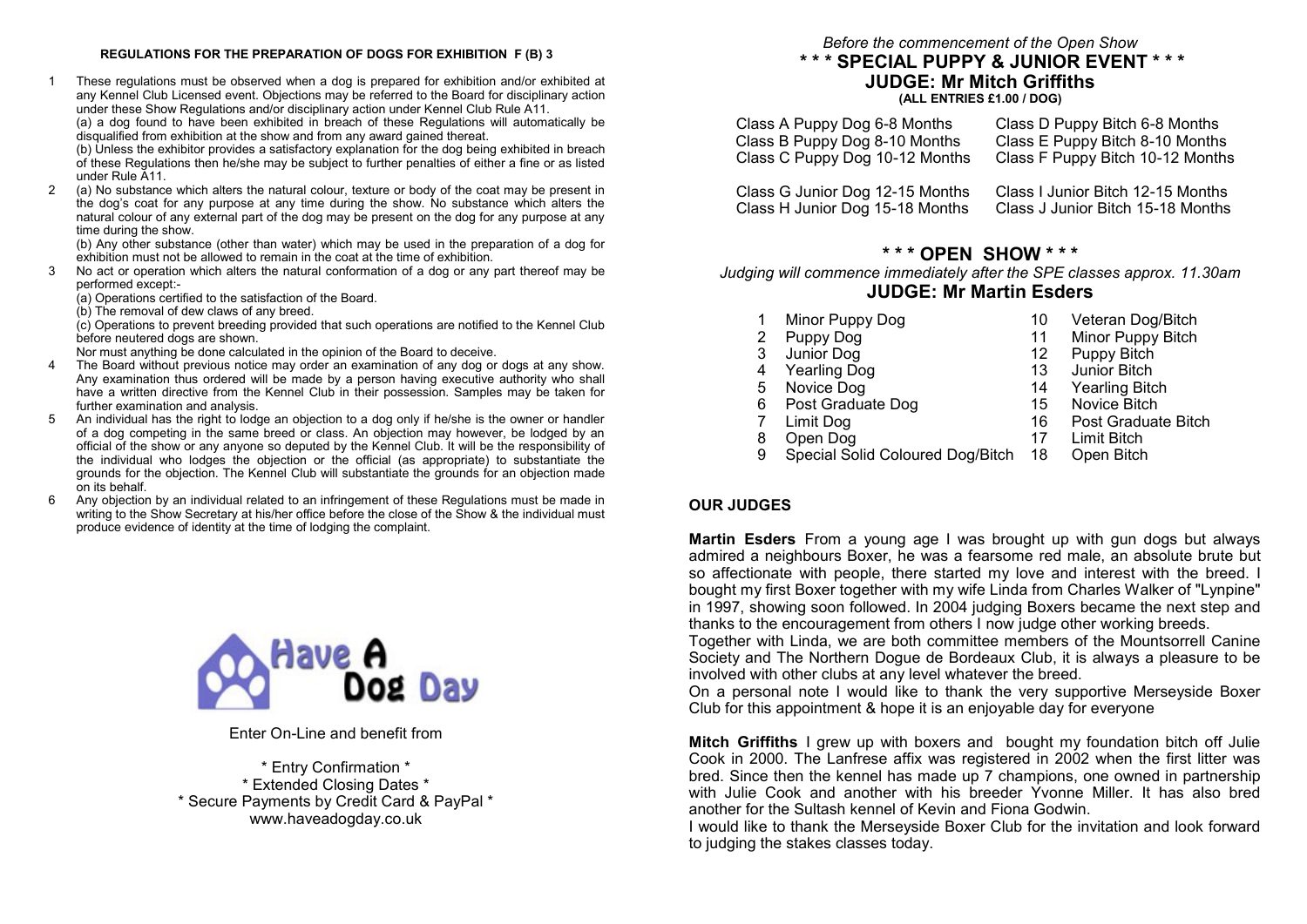### **2019 JUDGES**

### **Championship Show**

Sunday 21st April 2019 DOGS: Mrs E Adams (Carkennar) BITCHES Mrs J Grandfield (Bontrapu) Referee: Mrs M Wildman (Wildax) Special Memorial Stakes Judge: TBC

### **Open Show**

Sunday 17th November 2019 Open Show Judge: Mr M Vines (Parvodene) Special Event Judge: Mr G Brough (Limubox)

### **Nor For Competition / Puppy Walk**

£1.00 per Puppy Puppies from 4 months of age which can be brought into the show to socialise

### l ◆ MEMBERSHIPS ◆

2019 Membership Subscriptions due Please see reverse of entry form

### **IMPORTANT FROM THE BOXER BREED COUNCIL HEALTH COMMITTEE**

**Juvenile Kidney Disease** has been reported as a possible health problem in Boxers. So far, the reported cases are consistent with an occurrence of less than 0.1% within the UK Boxer population however we cannot be complacent and this number may simply mean that not all cases are being reported. Boxer Breed Council is therefore encouraging the whole Boxer community to get involved in identifying and reporting cases to allow us to research the condition thoroughly. The symptoms seen are increased thirst and therefore an increase in urination. Loss of appetite, weight loss, stunted growth, lethargy and vomiting are also seen in most cases. When the kidneys are examined by ultrasound they are smaller than normal and often uneven in shape. Symptoms usually start between four months and two years.

If you know of a possible case please e/mail [boxerhealth@btinternet.com](mailto:boxerhealth@btinternet.com) and you will be sent all the details of what you need to do by return. Reasonable expenses which are incurred in providing samples will be covered by Boxer Breed Council. All reported cases will remain confidential to the Boxer Breed Council Health Committee and its scientific advisers.

Further details, including Questions and Answers, are available on the health pages of the Breed Council website [www.boxerbreedcouncil.co.uk](http://www.boxerbreedcouncil.co.uk/)

### **RULES AND REGULATIONS**

- 1. The Show will Open at 10.30am<br>2. Dogs will be received at any firm
- 2. Dogs will be received at any time but it is the exhibitors responsibility to ensure that exhibits are available for judging when required
- 3. Judging will commence at 11.00am<br>4. Exhibits may be removed from the
- 4. Exhibits may be removed from the show after all their judging has been completed, the show will close half an hour after all judging has been completed
- 5. Entry Fees: First Entry £4.50/Dog, Second Entry (same dog) £1.00, All Subsequent Entries 50p. All Special Event Entries £1.00/Dog. NFC £1.00. Membership £5.00/£7.00 Joint. On-line entries at www.haveadogday.co.uk
- 6. There is no prize money on offer at this show<br>7. The Committee reserves to itself the right to re
- 7. The Committee reserves to itself the right to refuse entries.<br>8. Puppies under six calendar months of age on the first day of
- Puppies under six calendar months of age on the first day of the show are not eligible for exhibition
- 9. The mating of bitches within the precincts of the show are strictly forbidden<br>10. Best Punny in Show Where a Best Punny in Show competition is schedule
- 10. Best Puppy in Show Where a Best Puppy in Show competition is scheduled the Best Puppy in Show is a puppy which has competed and is unbeaten by any other puppy exhibited at the same show. A puppy is a dog of six and not exceeding twelve calendar months of age on the first day of the Show. Where the Best in Show is a puppy it should automatically be awarded Best Puppy in Show respectively. Where the Reserve Best in Show is a puppy which has only been beaten by an adult dog it should also automatically be Best Puppy in Show respectively. Consequently, selection of Best Puppy in Show must follow the selection of Best in Show respectively.
- 11. Best in Show Best in Show must be selected from the exhibits declared Best of Sex but only if they have received a first prize in a class at the same show. If a Reserve Best in Show is to be selected, the eligible dogs are those declared Best Opposite Sex and the Reserve Best of Sex to the exhibit declared Best in Show.
- 12. Exhibits will not be admitted to Best in Show competition after a period of ten minutes has elapsed since the announcement that exhibits are required for judging, unless they have been unavoidably delayed by previous judging not being completed on time, and then only with the special permission of the Show Management.
- 13. Exhibitors must not pick up dogs by their tails and leads when lifting them nor handle a dog in a manner which causes its feet not touch the ground when on the move. This is not acceptable. Exhibitors should note that such practice would constitute harsh handling and reports of such practice will be referred to the Committee under Kennel Club Show Regulation F11.
- 14. All exhibitors must be familiar with Kennel Club Regulation F (Annex B) Regulations for the Preparation of Dogs for Exhibition.
- 15. All dogs resident outside the UK must be issued with a Kennel Club Authority to Compete number before entry to the show/event can be made. All overseas entries without an Authority to Compete number will be returned to the exhibitor/competitor.
- 16. DOGS IN VEHICLES ON HOT DAYS see reverse of Entry Form.
- 17. Anyone whose dog is entered at a Kennel Club licensed event should take all reasonable steps to ensure the needs of their dog(s) are met, and should not put a dog's health and welfare at risk by any action, default, omission or otherwise. Breach of Kennel Club Regulations in this respect may be referred to the Board for disciplinary action under the Kennel Club Rules and Regulations. The use of pinch collars, electronic shock collars, or prong collars, is not permitted at any show licensed by the Kennel Club. This shall apply at the venue or within the precincts of the show.
- 18. Not for Competition entries will be accepted. Details of each dog so entered must be recorded on the entry form and must be Kennel Club registered.
- 19. No modifications will be made to the schedule except by permission of the Board of the Kennel Club, which will be followed by advertisement in the Canine press wherever possible

#### **Use of Electrical Equipment at Shows**

The Kennel Club is becoming increasingly concerned at the amount of electrical equipment being used by exhibitors at shows, including hair dryers and hair straighteners and other grooming devices. Electrical equipment should not be brought to shows unless absolutely necessary. In rare instances where it might be required, it should be PAT tested and permission sought from the secretary of the show before it is used. The Kennel Club has also been informed of recent instances of exhibitors commandeering certain areas of a venue in order to have access to power points so as to use electrical grooming equipment. This is totally unacceptable and particularly unfair on the breeds whose allocated areas have been cramped because of this selfish behaviour.

#### **Security at Shows**

In light of recent events the Kennel Club would like to issue a reminder to all Societies of the importance of security at dog shows. The Kennel Club understands that due to the nature of dog shows and the quantity of paraphernalia exhibitors bring it would be extremely difficult for show organisers to take on the issue of security alone, therefore we would reiterate the advice being given by the Police and security services, that everyone in the UK should remain vigilant and this applies to those organising and taking part in dog shows. The importance of exhibitors feeling that they and their dogs are safe when attending a show cannot be underestimated. We would therefore remind you of the importance of the need for show organisers and exhibitors to remain mindful of potential dangers and that all visitors generally need to be vigilant and alert. Furthermore the society should provide robust notification informing exhibitors of where to report to should they see anything suspicious or of concern, and of the evacuation procedures in place.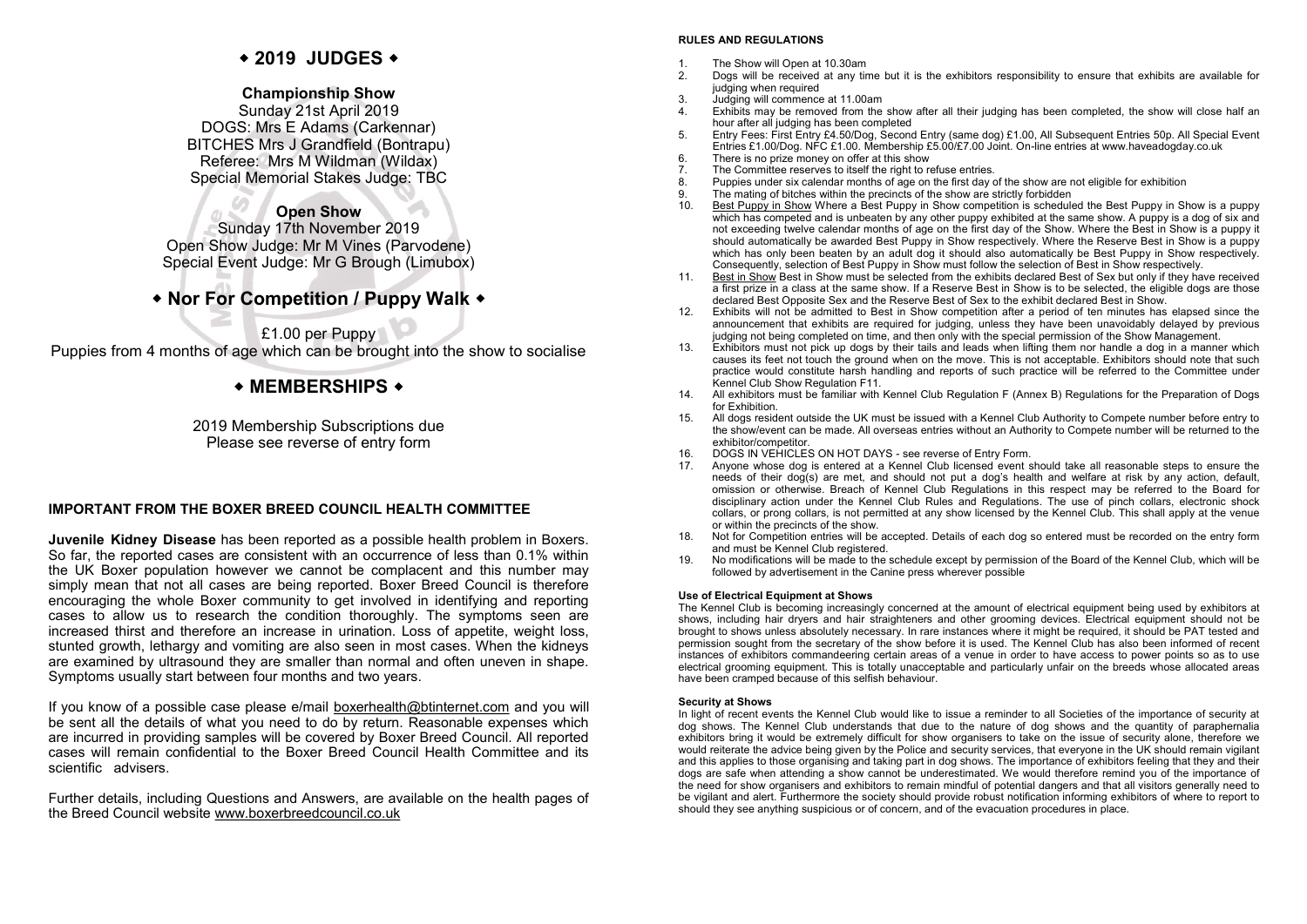| The Merseyside Boxer Club - Membership Application / Renewal 2019<br>(Delete as necessary) |                                                                |  |  |  |  |
|--------------------------------------------------------------------------------------------|----------------------------------------------------------------|--|--|--|--|
| Surname:                                                                                   |                                                                |  |  |  |  |
| Title:                                                                                     |                                                                |  |  |  |  |
| Forename(s):                                                                               |                                                                |  |  |  |  |
| Address:                                                                                   |                                                                |  |  |  |  |
|                                                                                            |                                                                |  |  |  |  |
|                                                                                            |                                                                |  |  |  |  |
| Postcode:                                                                                  |                                                                |  |  |  |  |
| Telephone:                                                                                 |                                                                |  |  |  |  |
| E-Mail:                                                                                    |                                                                |  |  |  |  |
| Type of Membership:                                                                        | Joint / Single / Junior<br>(Subject to committee ratification) |  |  |  |  |
| Membership Fee:                                                                            | Single £4.00, Joint £5.00, Junior (Under 16) £0.50             |  |  |  |  |
| <b>Amount Paid:</b>                                                                        |                                                                |  |  |  |  |
| Receipt No:                                                                                |                                                                |  |  |  |  |
|                                                                                            |                                                                |  |  |  |  |
|                                                                                            |                                                                |  |  |  |  |

**Your dog is vulnerable and AT RISK if left in a vehicle in high temperatures and even on days considered as slightly warm**

**Please take care of your dog**

**If your dog is found to be at risk forcible entry to your vehicle may be necessary without liability for any damage caused**

### **DOGS IN VEHICLES ON HOT DAYS**

### **Your dog is vulnerable and AT RISK if left in a vehicle in high temperatures and even on days considered as slightly warm Please take care of your dog**

### **If your dog is found to be at risk forcible entry to your vehicle may be necessary without liability for any damage caused**

Your dog is vulnerable and at risk during hot weather and the Kennel Club offers the following guidance to help guide you through the do's and don'ts travelling to and whilst at KC licensed events.

- When travelling to a show please take a moment to consider whether the route to the show is on a busy holiday route, and leave earlier to avoid increased time in traffic jams.
- If your vehicle is not air-conditioned seriously consider whether travelling to the show is a good idea at all.
- The vehicle should be as fully ventilated as possible, and plenty of stops should be taken, with lots of water available to drink.
- Ensure your dog is not sitting in full sunlight. There should be plenty of free flowing air around the dog.
- When at the show, never leave your dog in the vehicle.
- Keep the dog in the shade take your own shade for example a large umbrella and always have plenty of water available to drink so your dog stays well hydrated.
- Avoid your dog taking part in unnecessary exertion, or from standing in exposed sunlight for extended lengths of time.

Remember, if you feel hot your dog is very likely to feel much hotter and dehydrated, and this could lead to dire results. Please look after your dog's welfare.

WARNING: IF YOUR DOG IS FOUND TO BE AT RISK FORCIBLE ENTRY TO YOUR VEHICLE MAY BE NECESSARY WITHOUT LIABILITY FOR ANY DAMAGE CAUSED.

Anyone whose dog is entered at a Kennel Club licensed event should take all reasonable steps to ensure the needs of their dog(s) are met, and should not put a dog's health and welfare at risk by any action, default, omission or otherwise. Breach of Kennel Club Regulations in this respect may be referred to the Board for disciplinary action under Kennel Club Rules and Regulations. The use of pinch collars, electronic shock collars, or prong collars, is not permitted at any show licensed by the Kennel Club. This shall apply at the venue or within the precincts of the show.